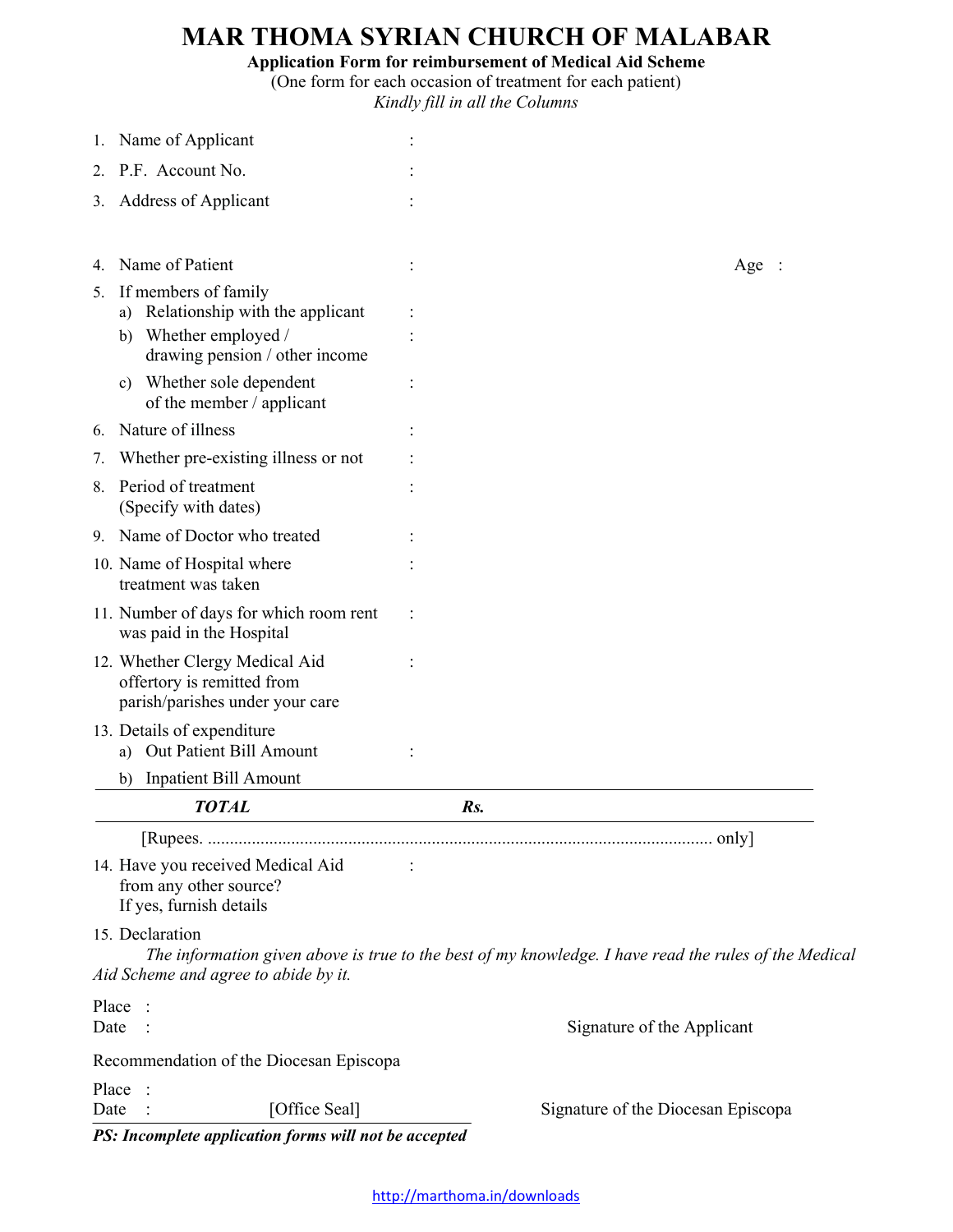| SI.<br>Bill            |              | <b>Amount of Bills</b> |                 |     | Remarks         |     |  |
|------------------------|--------------|------------------------|-----------------|-----|-----------------|-----|--|
| $\mathbf{N}\mathbf{0}$ | No.          | Date                   | <b>OP Bills</b> |     | <b>IP Bills</b> |     |  |
|                        |              |                        | $\mathbf{R}s$   | Ps. | Rs.             | Ps. |  |
|                        |              |                        |                 |     |                 |     |  |
|                        |              |                        |                 |     |                 |     |  |
|                        |              |                        |                 |     |                 |     |  |
|                        |              |                        |                 |     |                 |     |  |
|                        |              |                        |                 |     |                 |     |  |
|                        |              |                        |                 |     |                 |     |  |
|                        |              |                        |                 |     |                 |     |  |
|                        |              |                        |                 |     |                 |     |  |
|                        |              |                        |                 |     |                 |     |  |
|                        |              |                        |                 |     |                 |     |  |
|                        |              |                        |                 |     |                 |     |  |
|                        |              |                        |                 |     |                 |     |  |
|                        |              |                        |                 |     |                 |     |  |
|                        |              |                        |                 |     |                 |     |  |
|                        |              |                        |                 |     |                 |     |  |
|                        |              |                        |                 |     |                 |     |  |
|                        |              |                        |                 |     |                 |     |  |
|                        |              |                        |                 |     |                 |     |  |
|                        |              |                        |                 |     |                 |     |  |
|                        |              |                        |                 |     |                 |     |  |
|                        |              |                        |                 |     |                 |     |  |
|                        |              |                        |                 |     |                 |     |  |
|                        |              |                        |                 |     |                 |     |  |
|                        |              |                        |                 |     |                 |     |  |
|                        |              |                        |                 |     |                 |     |  |
|                        |              |                        |                 |     |                 |     |  |
|                        |              |                        |                 |     |                 |     |  |
|                        |              |                        |                 |     |                 |     |  |
|                        |              |                        |                 |     |                 |     |  |
|                        |              |                        |                 |     |                 |     |  |
|                        |              |                        |                 |     |                 |     |  |
|                        | <b>TOTAL</b> |                        |                 |     |                 |     |  |

## **ABSTRACT OF MEDICAL BILLS**

Date : Signature of the Applicant

## Note : *Forward this application with original bills and the following documents:*

- **1.** Doctor's prescription with OP Bills.
- **2.** Treatment Certificate in prescribed form and discharge Card (original) from Hospital for IP Bills.